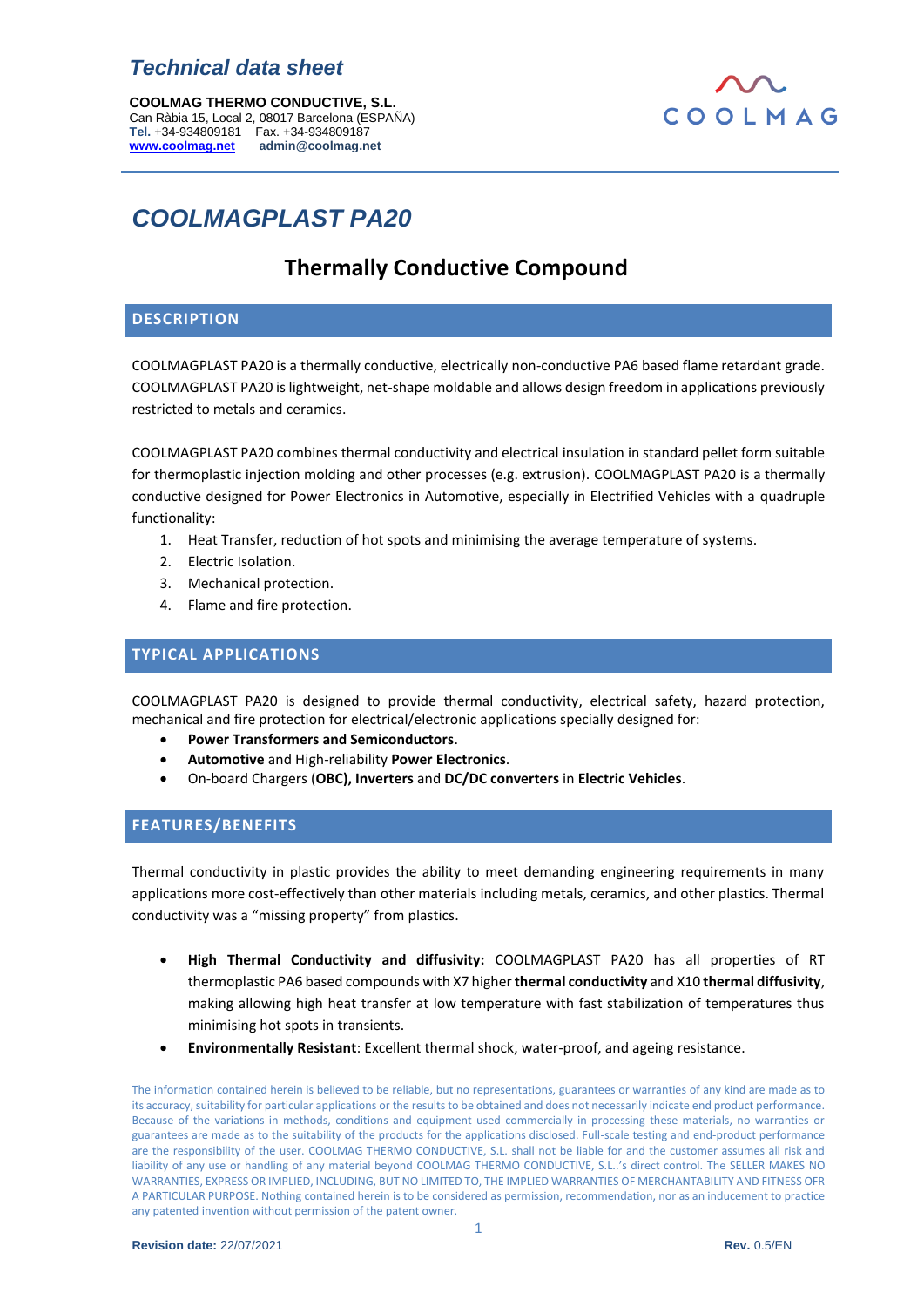**COOLMAG THERMO CONDUCTIVE, S.L.** Can Ràbia 15, Local 2, 08017 Barcelona (ESPAÑA) **Tel.** +34-934809181 Fax. +34-934809187 **[www.coolmag.net](http://www.coolmag.net/) admin@coolmag.net**



• **Flame retardant**: flame retardant feature without halogenated compounds.

### Potential benefits of conductive polymers

### *Metal replacement*

- Weight Reduction
- Avoid Metal Manufacture and Machining
- Inherent Corrosion Resistance
- Part Consolidation Opportunities

#### *Electrical Management*

- Improve Safety
- Increase Reliability
- Reduce Amplification of Electrical Interference

#### *Electrical Management*

- Extend Part and Component Life (reduced device temperature)
- Enable Flexibility in Material Choice
- **Efficient Heating and Cooling**
- Eliminate Need for Active Cooling

## *Design flexibility and efficiency*

- High Throughput Injection Molding
- Manufacture of Complex Shapes and Geometries
- Rapid Prototyping and Evaluation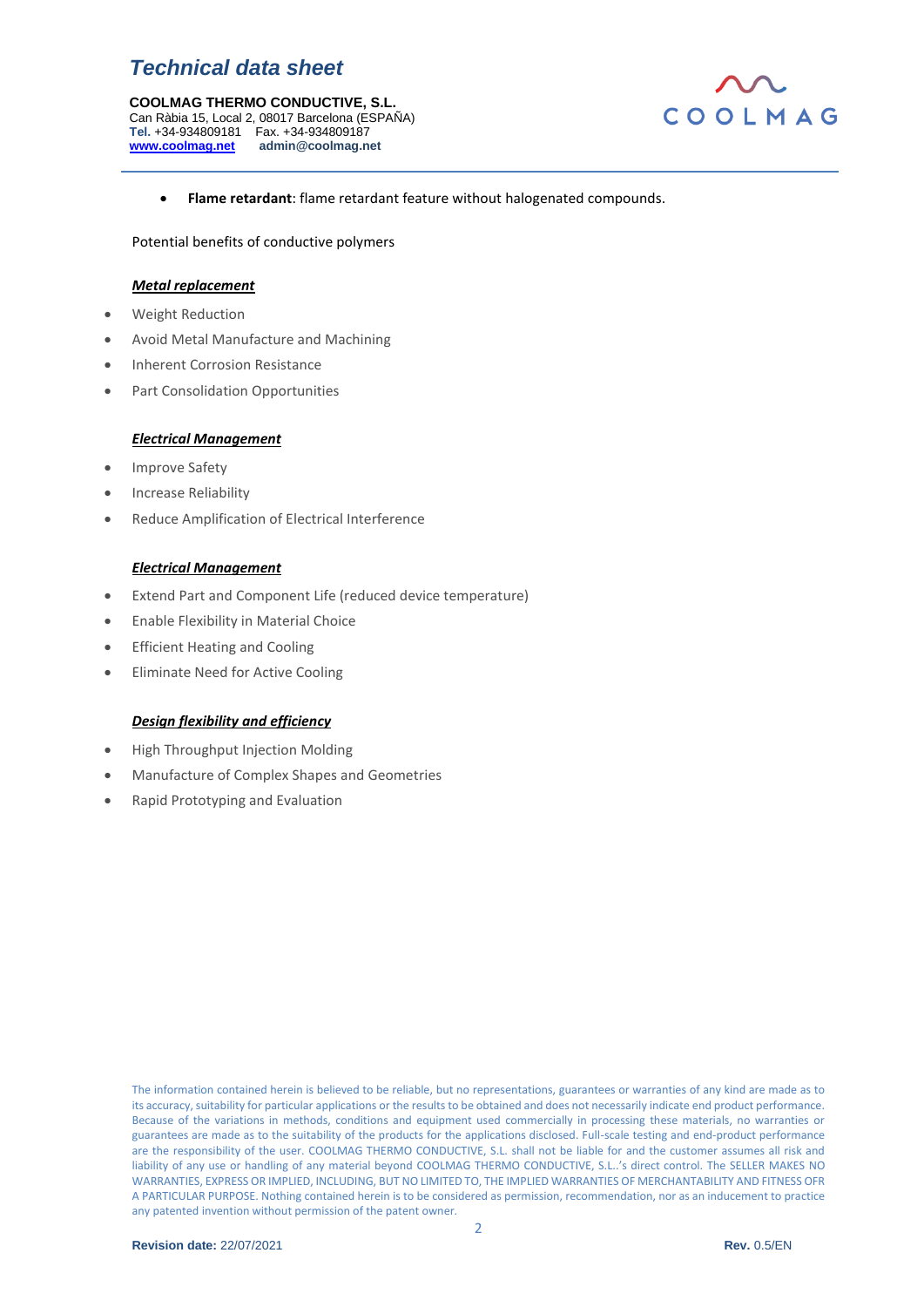**COOLMAG THERMO CONDUCTIVE, S.L.** Can Ràbia 15, Local 2, 08017 Barcelona (ESPAÑA) **Tel.** +34-934809181 Fax. +34-934809187 **[www.coolmag.net](http://www.coolmag.net/) admin@coolmag.net**



## **TYPICAL PROPERTIES**

### **PHYSICAL PROPERTIES**

| Appearance                       | Red Solid    |
|----------------------------------|--------------|
| Density bed of pellets, $g/cm3$  | $0.80 - 0.9$ |
| Density solid, g/cm <sup>3</sup> | $1.8 - 2.0$  |
| Water absortion (%)              | $0.3 - 0.5$  |

### **THERMAL AND ELECTRICAL PROPERTIES**

| <b>Flammability (UL94)</b>                | V0    |
|-------------------------------------------|-------|
| Hardness (Shore A)98-99                   | 98-99 |
| Thermal conductivity $(W/mK)^*$           | 2.00  |
| Dielectric strength (KV/mm) thickness 1mm | b     |
| Dielectric strength (KV/mm) thickness 2mm |       |

*\* Hot disc method*

## **TYPICAL INJECTION MOULDING PROCESSING CONDITIONS**

| <b>PRE-DRYING</b>       |               |
|-------------------------|---------------|
| TIME(h)                 | $4-6$         |
| TEMPERATURE (ºC)        | 80            |
| Water absortion (%)     | $0.3 - 0.6\%$ |
| <b>TEMPERATURE</b>      |               |
| ZONE 1 temperature      | 270-280       |
| ZONE 2 temperature      | 270-280       |
| ZONE 3 temperature      | 270-280       |
| ZONE 4 temperature      | 270-280       |
| NOZZLE temperature      | 270-280       |
| <b>MOLD</b> temperature | <i>80-100</i> |

## **PRESSURE**

| 70-90<br>-<br>.<br>(bar<br>nres<br>васк<br>essure |  |
|---------------------------------------------------|--|
|---------------------------------------------------|--|

#### **SPEED**

| <i>Injection</i><br>speed | Medium-fast |
|---------------------------|-------------|
|                           |             |